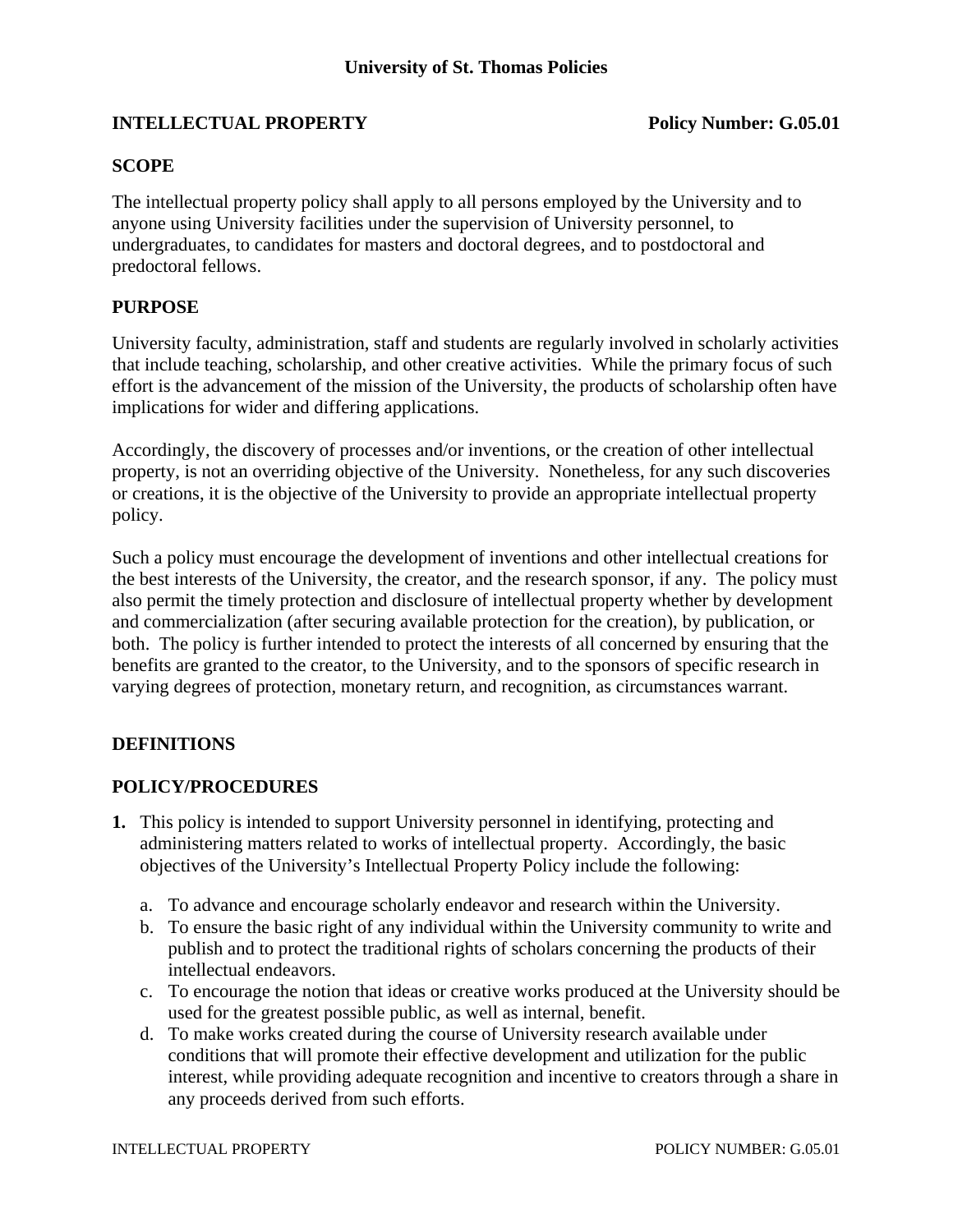- e. To encourage the creation and dissemination of works developed in the course of University activities, while recognizing each individual's right to income resulting therefrom, except as stated herein.
- f. To recognize the equity of outside sponsors in the endeavors of the University by granting appropriate limited rights to the sponsors, consistent with the University's basic objectives outlined above.

# **2. Overall Policy**

- a. Except for intellectual property included in Sections 2.b and 2.c, this policy shall apply to and the University may assert ownership in intellectual property of all types. This includes, but is not limited to, any invention, discovery, courseware, technology, trade secret, scientific or technological development, and/or computer software, regardless of whether subject to protection under copyright, patent, trademark, or other laws.
- b. The University shall assert its interest in scholarly or educational materials, works of art, musical compositions and dramatic and non-dramatic literary works related to the author's academic or professional field, regardless of the medium of expression as follows:
	- i. In keeping with academic tradition, ownership and copyright of books, articles, and such similar works as musical compositions, choreography, paintings, videos, and films created by individuals, students, and staff, including those works resulting from scholarly research, study, and creative academic activity, remain the sole property of the individuals.
	- ii. The University normally shall assert ownership in software as an invention; however, original software which is content covered by Section 2.b.i, or that is integral to the presentation of such content, shall be owned in accordance with Section 2.b.i.
- c. Notwithstanding the provisions of Section 2.b, the University shall have sole ownership of all intellectual property created by an individual who was hired specifically to produce it or who was commissioned by the University to do so. Except as may be provided otherwise in a written agreement approved by the Board, the provisions of Section 5.b.iii relating to division of royalties shall not apply to intellectual property owned solely by the University pursuant to this Section 2.c.
- d. Any individual who as a result of his or her activities creates intellectual property that is subject to this Policy, other than on government or other sponsored research projects where the grant agreements provide otherwise, should have a major role in the ultimate determination of how it is to be made public, whether by publication, by development and commercialization (after securing available protection for the creation), or both.
- e. The University will provide review and management services for patentable inventions as well as other intellectual property either by its own staff, through a related foundation, or by other means.
- f. Whether development and commercialization of intellectual property is done by exclusive licensing or by the granting of non-exclusive licenses will be handled in accordance with the administrative procedures set out hereinafter and with the approval of the University.
- g. Neither the facilities nor the resources of the University (or its component organizations) may be used (i) to create, develop or commercialize intellectual properties unrelated to an individual's employment responsibilities or scheduled activities (See Section 4.a). Or,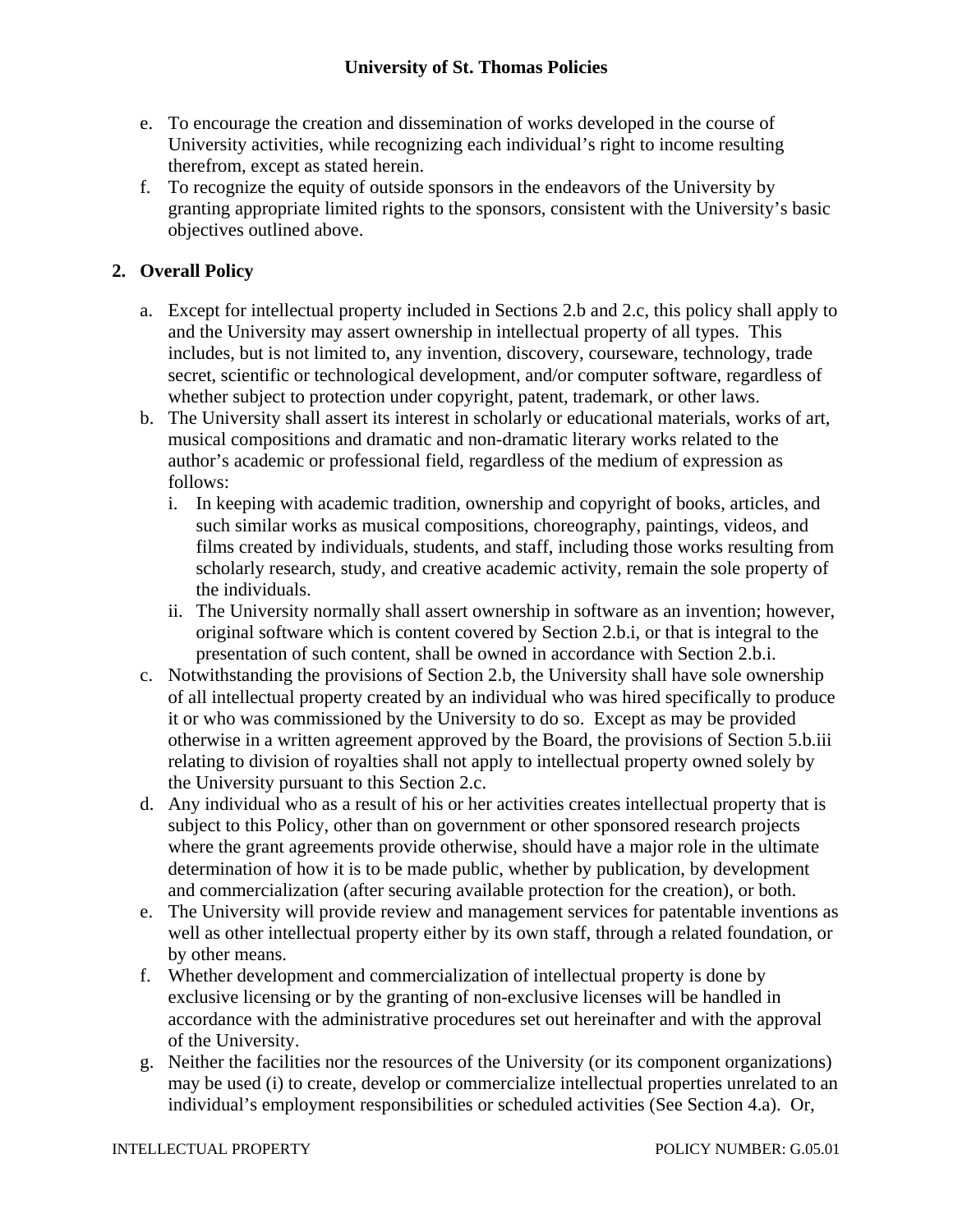(ii) to further develop or commercialize intellectual properties that have been released to a creator (See Section 5.b.ii) except as the Vice President for Academic Affairs (VPAA) may approve where the University retains an interest under the terms of the release.

# **3. Intellectual Property Advisory Committee**

- a. Intellectual Property Advisor Committees To help administer the intellectual property policy and to make recommendations to administrative officers for further referral to the University Administration and the Board (in those cases when action by the University Administration and/or the Board is required), an Intellectual Property Advisory Committee may be established.
	- i. The Intellectual Property Committee will be composed of seven (7) members; three (3) faculty members elected by the Faculty Council; three (3) members appointed by the University President; and one (1) member selected by the Staff Development Committee. Term of membership is three years. The Committee members shall elect a member from among themselves each year to serve as chair.
	- ii. The Committee shall monitor and review technological and legislative changes affecting Intellectual Property and shall report these to the Board of Directors, the President, and the Faculty Senate when such changes affect existing policies or warrant new policies.
	- iii. The Committee shall serve as a forum for receiving and discussing proposals to change existing University policy.
	- iv. The Committee will conduct a formal review of existing policy annually.
- b. The University's Board of Directors is responsible for general oversight of the University's Intellectual Property Policy in accordance with the Board's duties as specified in the Bylaws of the Board and policy 2.2.1 of the *Handbook for Faculty and Administrators:* "The management and control of the affairs of the University and the control and disposition of its property and funds are vested in the Board of Directors."
- c. Among other responsibilities, the Board (or its appointee) will secure protection for intellectual property when appropriate and will police infringements; maintain central databases and files of patent applications, issued patents, copyrights, licenses and agreements; coordinate with component organizations in negotiating and preparing license and other agreements; review and approve as to form all agreements relating to intellectual property.

## **4. Classifications of Works by Source of Support**

- a. Intellectual property that is unrelated to the individual's employment responsibility and has been developed as a result of the individual's efforts on his or her own time with no substantial University support or use of University's facilities.
- b. Intellectual property that is related to the individual's employment responsibility, or has resulted either from activities performed by the individual on University time, or with support by University funds, or from using University facilities.
- c. Intellectual property that has resulted from research supported by a grant or contract with the Federal Government or an agency thereof, a nonprofit or for profit non-governmental entity or by a private gift or grant to, or contract with, the University.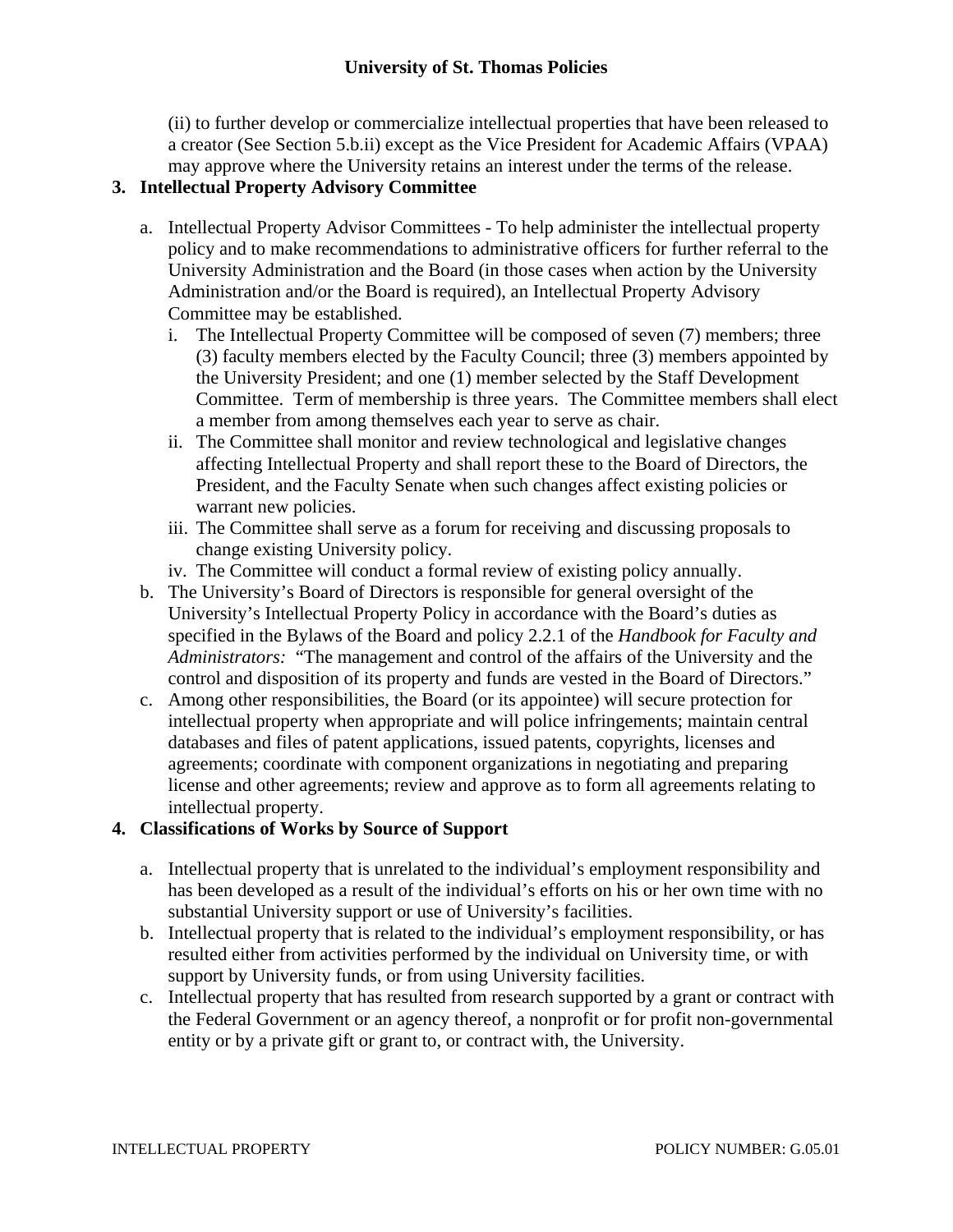### **5. Property Rights and Obligations**

- a. Intellectual property unrelated to the individual's employment responsibility that is developed on an individual's own time and without substantial University support or use of University facilities (see Section 4.a) is the exclusive property of the creator and the University has no interest in any such property and no claim to any profits resulting therefrom.
- b. Except as provided in Section 2.3, intellectual property either related to the individual's employment responsibility, or resulting from activities performed on University time, with University funds, or from using University facilities is subject to ownership by the University.
	- i. Before intellectual property covered by Section 4.b is disclosed either to the public or for commercial purposes, and before publishing same, the creating individual ("creator") shall submit a reasonably complete and detailed disclosure of such intellectual property to the VPAA for determination of the University's interest. In those instances, however, where delay would jeopardize obtaining the appropriate protection for the property, the creator may request the approval of the VPAA, to file a patent application or take other steps to obtain available protection prior to the administrative review provided in the following two sections. If granted, the creator may proceed with the filing of available protective measures pending the determination of the University's interest. Either the Chair of the Intellectual Property Committee or the VPAA shall notify the President.
	- ii. If the VPAA recommends that the University not assert and exploit its interest, the creator shall be notified within ninety (90) days of the date of submission. Then the creator is free to obtain and exploit the intellectual property protection in the creator's own right. The University shall not have any further rights, obligations, or duties with respect thereto except that, in some instances the University may elect to impose certain limitations or obligations or retain income rights, depending upon the degree of University support involved in the creation of such property.
	- iii. With respect to intellectual property in which the University asserts an interest, the VPAA (or his/her designee) shall decide how, when, and where the intellectual property is to be protected. If the University decides to seek other available protection for such intellectual property, it may proceed either through its own efforts or those of an appropriate private firm or attorney to obtain protection and manage the intellectual property. Under appropriate circumstances, and with the consent of the VPAA, component organizations may arrange to have services to obtain protection for intellectual property performed by a local outside attorney on a case-by-case basis. It shall be mandatory for all individuals to assign the rights to intellectual property and patents to the University when such creations fall within Section 5.b. In those instances where the University licenses rights in intellectual property to third parties, the costs of licensing and obtaining a patent or other protection for the property on behalf of the University shall first be recaptured from any royalties received by the University, and the remainder of such royalty income (including license fees, prepaid royalties and minimum royalties) shall be divided as follows:

50% to the creator(s); and

50% to the University.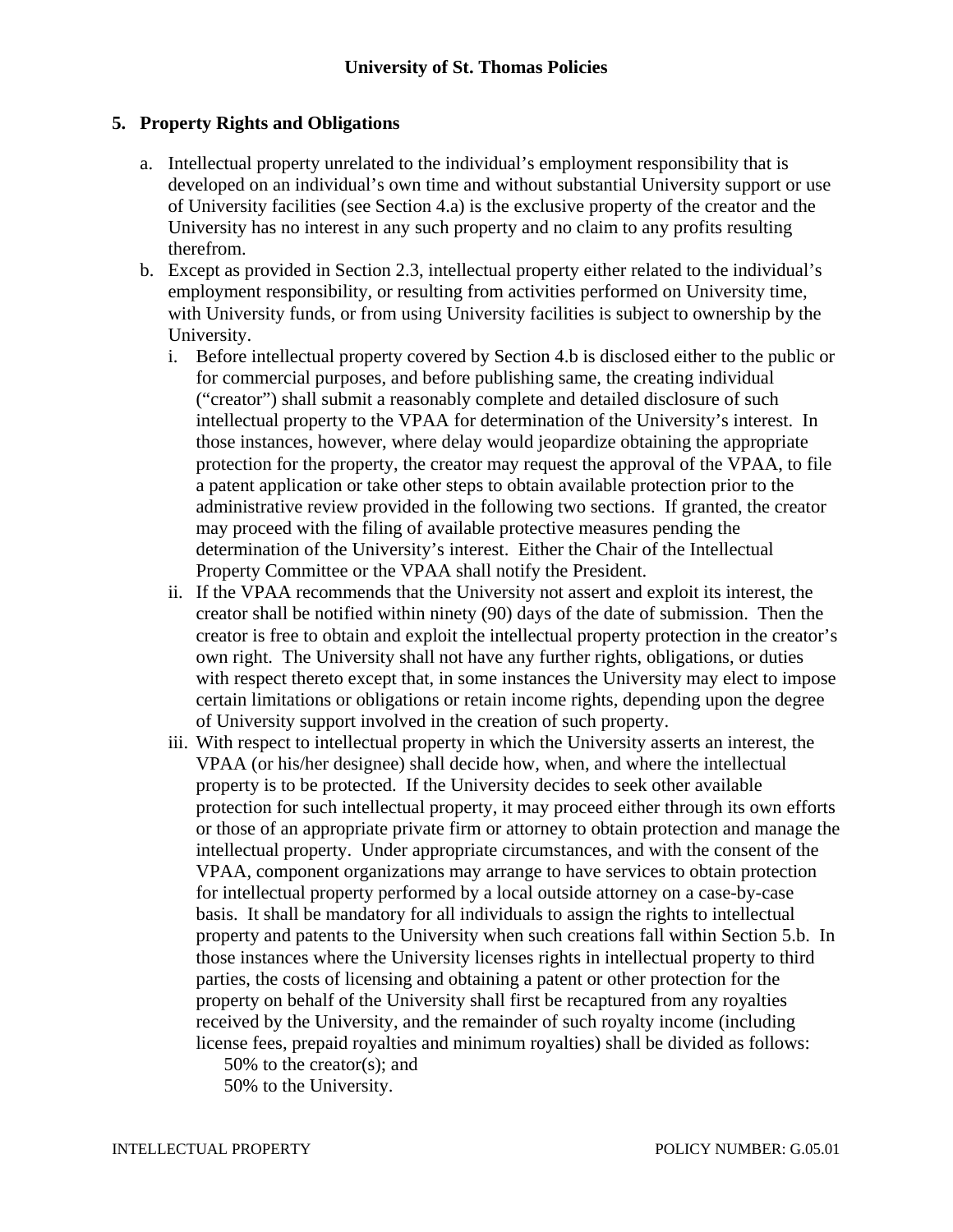## **University of St. Thomas Policies**

With the prior approval of the Board, a component organization may adjust the allocation of royalties set forth herein, but in no event shall the creator receive more than 50% or less than 25% of such proceeds. The division of royalties from intellectual property managed by an intellectual property management concern will be controlled by the terms of the University's agreement with such concern, as approved by the University. Any other deviation from this rule requires the prior approval of the Board.

- c. Intellectual property resulting from research supported by a grant or contract with any Federal Government agency, with a nonprofit or for profit non-governmental entity, or by a private gift, grant, or contract with the University shall be subject to ownership by the University. (See Section 4.c.)
	- i. Administrative approval of contracts that contain provisions that are inconsistent with this policy, or other policies and guidelines adopted by the University from time to time imply a decision that the value to the University of the contract outweighs the impact of any nonconforming provisions of the contract on the intellectual property policies and guidelines of the University.
	- ii. The intellectual property policies and guidelines of the University are subject to, and thus amended and superseded by, the specific terms pertaining to intellectual property rights included in federal grants and contracts, or grants and contracts with nonprofit and for profit non-governmental entities or private donors, to the extent of any conflict.
	- iii. When it is possible to negotiate University-wide intellectual property agreements and obtain more favorable treatment for the creator and the University, every effort may be made to do so with the cooperation and concurrence of the VPAA.
	- d. Individuals whose intellectual property creations result from an external gift, grant, or contract shall make assignment of such creations as is necessary in each case in order that the University may discharge its obligation, expressed or implied, under the particular agreement.
	- e. If two or more individuals entitled to share royalty income pursuant to Section 5.b.iii (or equity pursuant to Section 6) cannot agree on an appropriate sharing arrangement, the portion of the royalty income to which the individuals are entitled under this Policy will be distributed as determined by the Board, and such determination is binding on the creators.
	- f. A decision by the University to seek available protection for intellectual property covered by Section 5.b does not obligate the University to pursue protection in all national jurisdictions. The University's decision relating to the geographical scope and duration of such protection will be final.

## **6. Equity Interests**

In agreements with business entities relating to rights in intellectual property owned by the University, the University may receive equity interests as partial or total compensation for the rights conveyed. In any such instance, the component organization where the intellectual property was created may elect, at its option and with the concurrence of the President, to share an equity interest with the creators in the same manner as royalties are shared pursuant to Section 5.b.iii.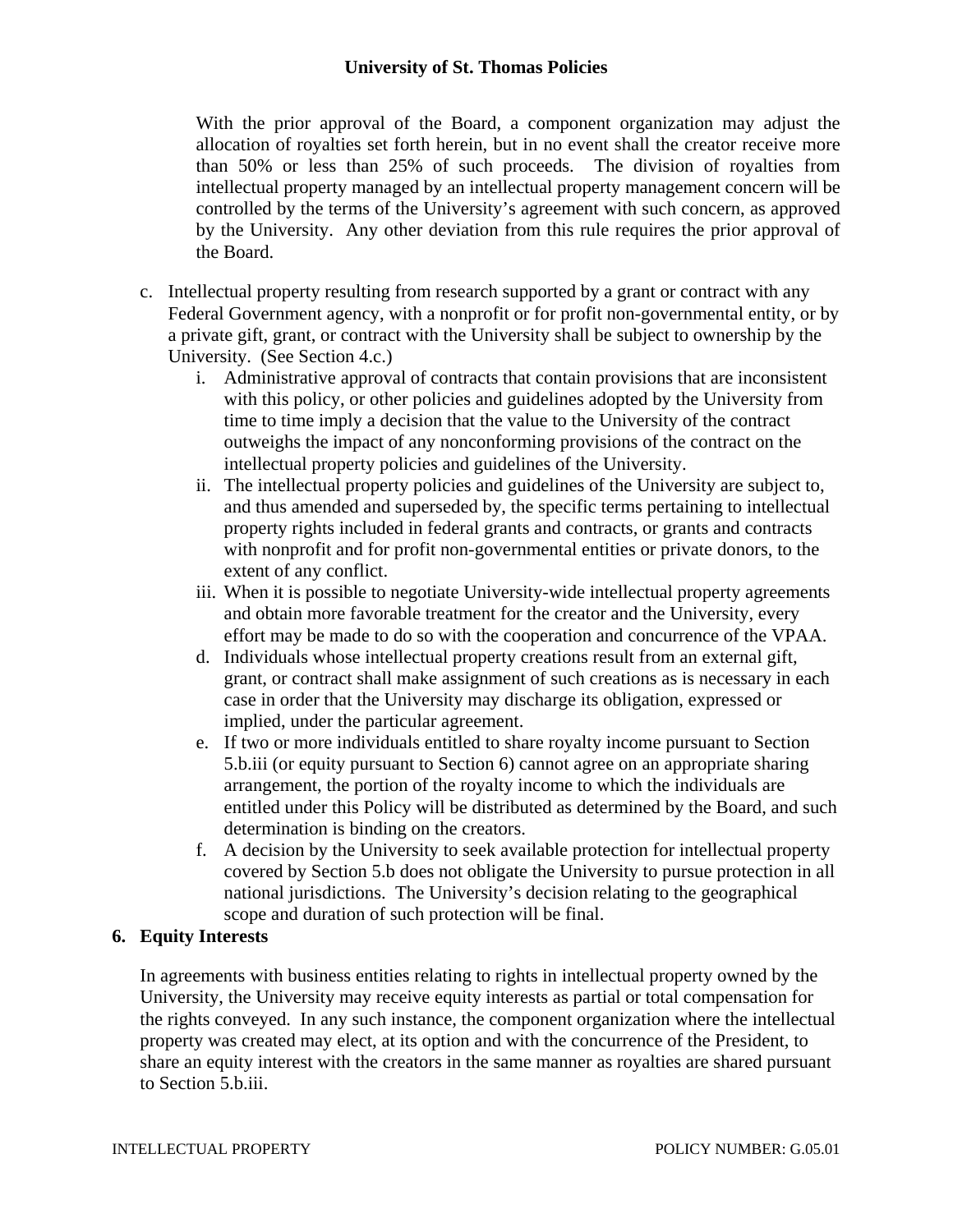- a. Consistent with Part 51.912, *Texas Education Code*, and subject to review and approval by the Board, employees of the University who conceive, create, discover, invent or develop intellectual property may hold an equity interest in a business entity that has an agreement with the University relating to the research, development, licensing and/or exploitation of that intellectual property.
- b. The University may negotiate, but is not obligated to negotiate, an equity interest on behalf of any individual as a part of an agreement between the University and a business entity relating to intellectual property conceived, created, discovered, invented, or developed by the individual and owned by the University.
- c. Dividend income and income from the sale or disposition of equity interests held by the University pursuant to agreements relating to intellectual property shall belong to the University and shall be distributed in accordance with the provisions of Section 10.
- d. Dividend income and income from the sale of disposition of an equity interest held by a University employee pursuant to an agreement between the University and a business entity relating to rights in intellectual property conceived, created, discovered, invented or developed by such employee shall belong to the employee.

# **7. Business Participation**

- a. Any individual with intellectual property rights shall not serve as a member of the board of directors or other governing board or as an officer or an employee (other than as a consultant) of a business entity that has an agreement with the University relating to that intellectual property without prior review and approval by the President of the University.
- b. When requested and authorized by the University, an individual may serve on behalf of the University as a member of the board of directors or other governing board of a business entity that has an agreement with the University relating to such intellectual property.

# **8. Reporting**

Any individual covered by Sections 6.2, 7.a, or 7.b shall report in writing to the VPAA, or the VPAA's designee, the name of any business entity in which the employee has an interest. Individuals shall be responsible for submitting a written report detailing any change in the interest in such business entities. These reports shall be accumulated in the Office of the VPAA (or designee) and then forwarded to the President by October 1 of each year so that the President may file a report with the University Board.

## **9. Approval of and Execution of Legal Documents Relating to Rights in Intellectual Property**

- a. Agreements that grant an interest in University intellectual property may be executed and delivered in accordance with the provisions of the Office of the President with concurrence of the Board.
- b. Any document altering substantially the basic intellectual property policy of the University as set out in the preceding Sections and other policies and guidelines that may be adopted by the University shall have the advanced approval of the President and the Board. Such an alteration in a sponsored research agreement shall not be considered substantial and the agreement may be executed and delivered as set forth in Section 9.a if, in the judgment of the VPAA and with the concurrence of the President, the benefits from